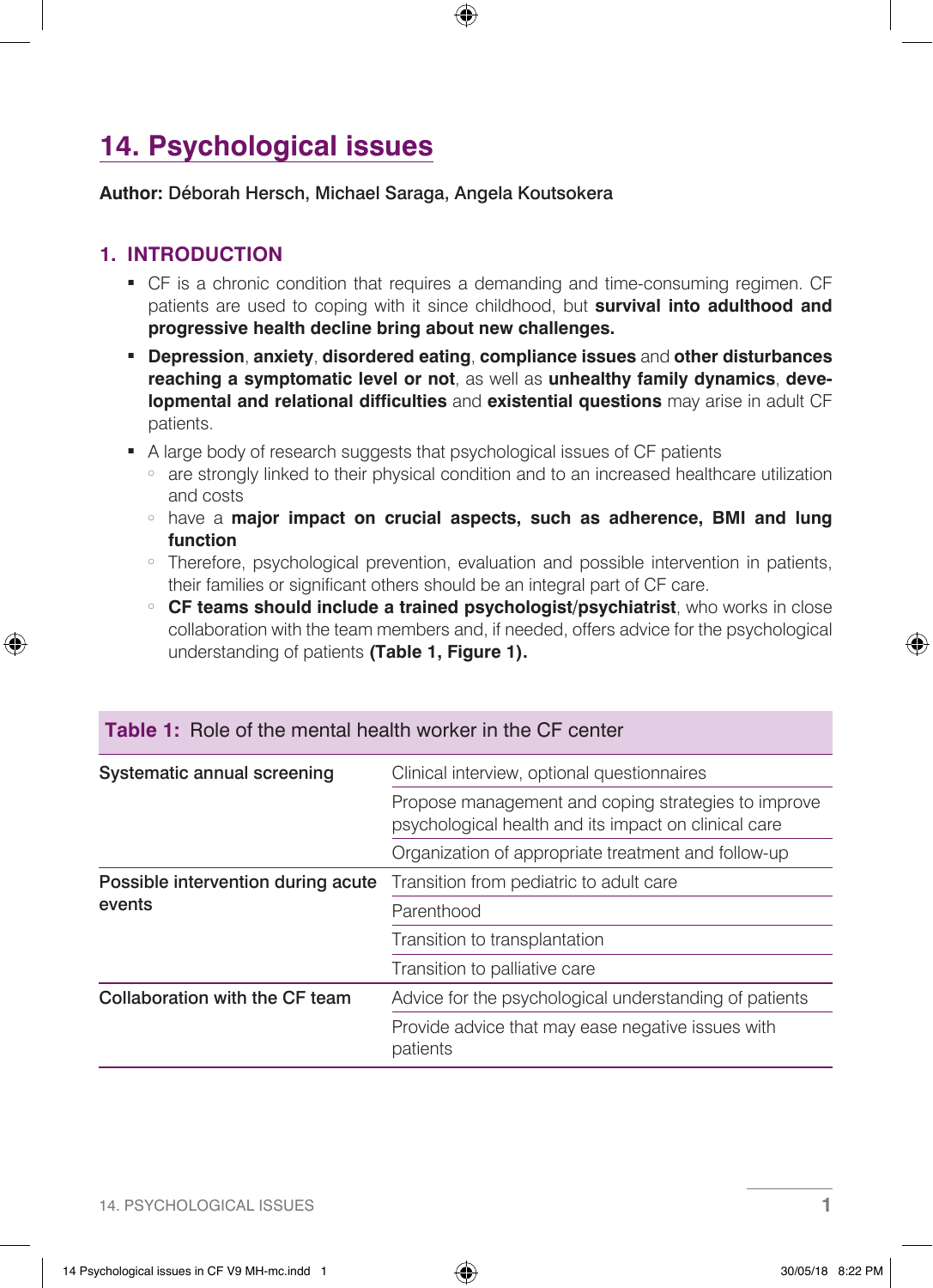**Figure 1:** Key time-points of interventions of the mental health worker during the life span of adult CF patients



## **2. IMPACT OF CF ON SENSITIVE ASPECTS OF LIFE**

• Like all young adults, at adulthood, CF patients face new challenges that are often heavily affected by CF. Particularly, progressive health decline (mainly loss of lung function) requires more intensive and invasive treatments. **Table 2** presents some examples of the impact of CF on sensitive aspects of life.

#### **Table 2:** Examples of the impact of CF on sensitive aspects of life

| Life event                                      | <b>Challenges for CF patients</b>                                                                                                              |
|-------------------------------------------------|------------------------------------------------------------------------------------------------------------------------------------------------|
| Reaching autonomy                               | Transition from a pediatric to an adult setting<br>and taking responsibility for treatment                                                     |
| Entering academic studies/education             | Adjusting to part-time studies                                                                                                                 |
| Planning a professional future                  | Work interrupted by hospitalizations and medi-<br>cal appointments                                                                             |
| Engaging in sentimental relationships/sexuality | Coping with and sharing the limitations in inti-<br>macy due to the disease and its treatments                                                 |
| Coping with the desire of a child               | Facing fertility problems for males<br>Facing a possible health decline in case of<br>pregnancy<br>Fear of dying before children have grown up |
| Facing an open future                           | Dealing with a shortened life expectancy.<br>transplantation and palliative care                                                               |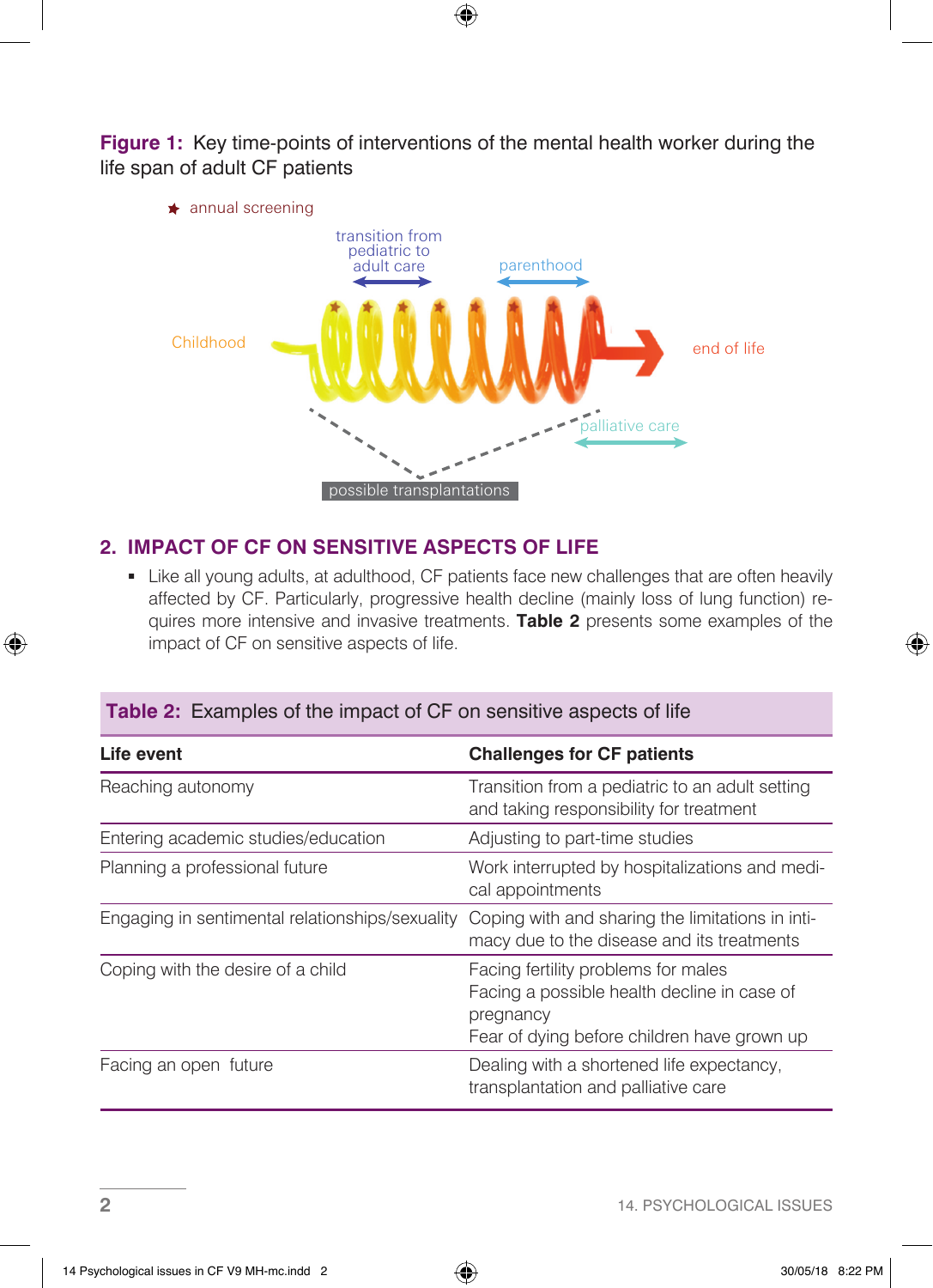**Normalcy and stigma:** Young CF patients often experience stigma (related for example to repetitive cough or digestive disturbance). The latter is associated with depression, lower QoL (quality of life) and diminished psychological health. Optimism may play a protective role.

#### <sup>j</sup> **Quality of life:**

- Interestingly, QoL is more related to mental health status than to lung function, though QoL of CF patients decreases with health deterioration.
- Being enrolled in professional life or studying is related to a higher QoL.
- Coping strategies also influence QoL of CF patients
	- Active coping is positively related to social QoL; greater use of religion, spiritual coping, instrumental coping and acceptance are associated with better emotional QoL.
	- Distraction coping, disengagement and substance abuse are associated with lower emotional QoL.

# **3. PSYCHOLOGICAL ISSUES IN CF PATIENTS**

#### **EXECUTE:** Anxiety and depression

- <sup>s</sup> **Prevalence:**
	- Although somewhat debated, recent studies indicate a higher prevalence of anxiety and depression in CF patients compared to the general population.
- <sup>s</sup> **Consequences of anxiety and depression**
	- In adults, anxiety and depression have been associated with lower lung function, increased chest symptoms, reduced physical functioning, lower BMI and increased frequency of hospitalizations, healthcare utilization and costs.
	- CF patients suffering from anxiety and depression report a lower QoL.
	- Psychological problems such as depression can also lead to conflicts with the CF team and diminished adherence to treatment, often related to doubts about medication efficacy. On the other side, good illness acceptance has been associated with less depressive symptoms and better adjustment to treatment.

#### <sup>j</sup> **Other psychological issues**

#### **Disordered eating and eating disorders:**

- Nutrition is a major issue for CF patients. Pressure to eat and impaired family functioning during meals is often observed.
- Although a higher prevalence of eating disorders has not been clearly established in CF patients compared to normal adults, CF patients are at risk of disturbed eating attitudes and/or behaviors. When present, they induce poor nutritional status that may lead to retarded or diminished growth, delayed puberty, impaired lung function and reduced survival.
- Body image: Female CF patients may have a better body image than males, given their preference for a low body weight, but their reduced weight can compromise their survival. In this regard, male CF patients may be more motivated to follow nutritional recommendations. Greater dissatisfaction with body image, poorer self-esteem and lower QoL has been reported in adults with enteral-tube feeding.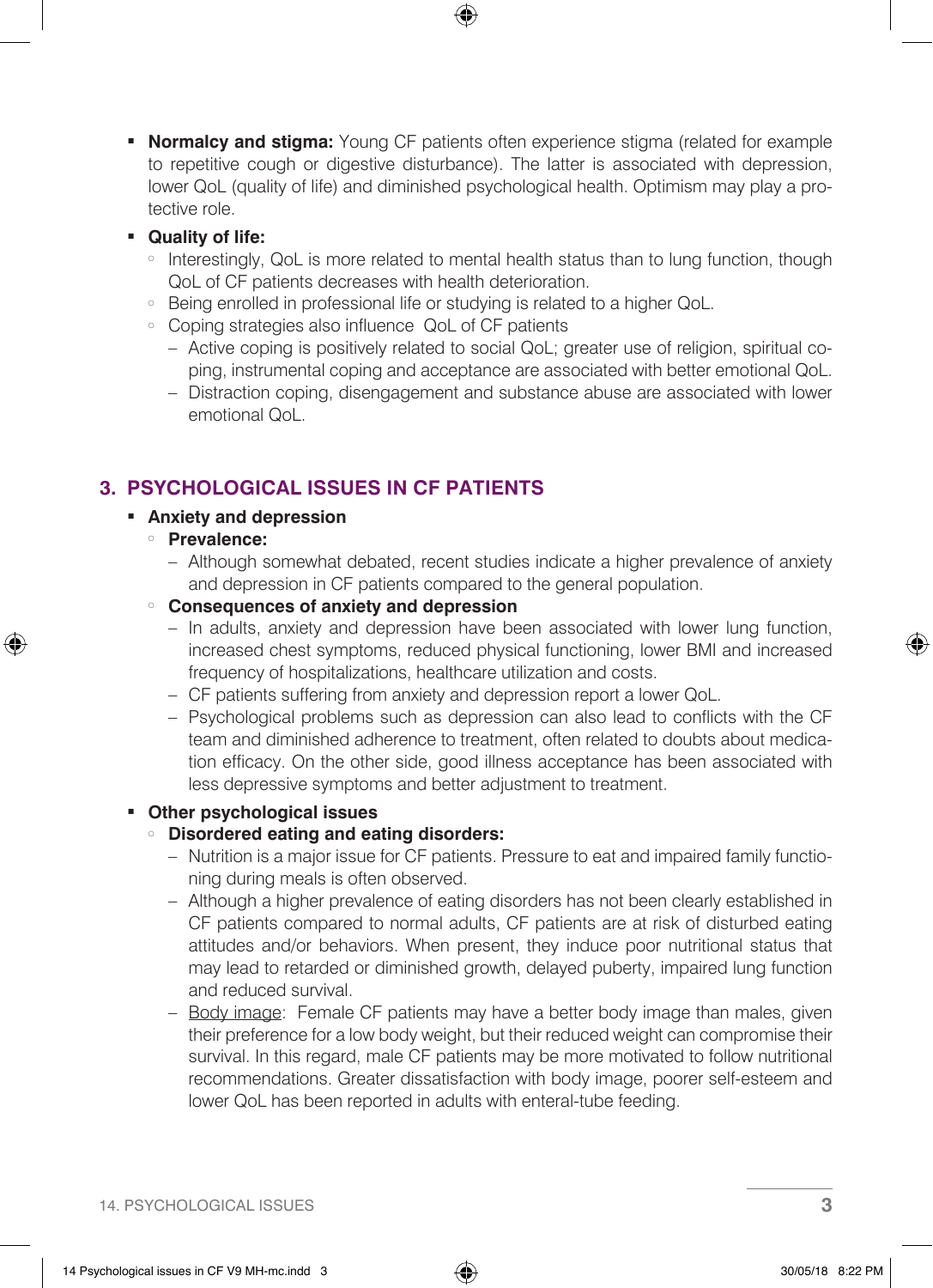- Psychological distress can be encountered without reaching the intensity of a **psychiatric disorder.**
	- The clinical experience with CF patients is richer than what can be grasped by studies which are solely based on psychometric measurements.
	- Longitudinal and qualitative studies may sometimes be better tools to understand developmental processes and to address underlying psychic dynamics and evolution of the patients and their families.
	- Some other psychological issues which may be observed in CF patients are listed in **Table 3.**

## **Table 3:** Psychological issues which may be observed in CF patients

- Disordered eating
- Low self-esteem
- Social dependency
- Social withdrawal
- Feelings of guilt
- Anhedonia
- Disturbed intimacy (e.g. strong desire for intimate relationships, which are at the same time out of reach because of an avoidant behavior due to fears) and/or disturbed sexuality
- Discrepancy between intellectual abilities and a certain emotional immaturity
- Conflicts or ambivalence regarding autonomy issues
- Development of secondary alexithymia\*<sup>a</sup> under prolonged, heavy treatment and suffering
- Disturbed family functioning with over and/or underprotection\*b
- Traumatic experience of the disease (sometimes related to more specific symptoms such as needle related phobia)

\*a Difficulty in recognizing or expressing personal emotions

\*b Within the family, anxiety, repressed aggression and guilt may lead to overprotection and separation/autonomy difficulties

# **4. ASSESSMENT AND MANAGEMENT**

## **4.1 For CF patients**

- **Screening:** An annual screening by a trained psychologist or psychiatrist should be offered to CF patients in order to evaluate their psychological difficulties and possible psychiatric symptomatology. A face-to-face interview is advisable and can be complemented by questionnaires.
	- This annual screening may improve patient understanding and care and is a first step to ease a potential crisis-related subsequent consultation. The main objectives of the annual screening interview with the CF psychologist or psychiatrist are presented in **Table 4**.
	- **Example 1 has a term of questionnaires is less preferable than a face-to-face interview** held by a trained psychologist or psychiatrist, in settings where no psychologist works within the team, the use of **questionnaires (Table 5)** can help identify psychological problems for which referral to a mental health worker may be indicated.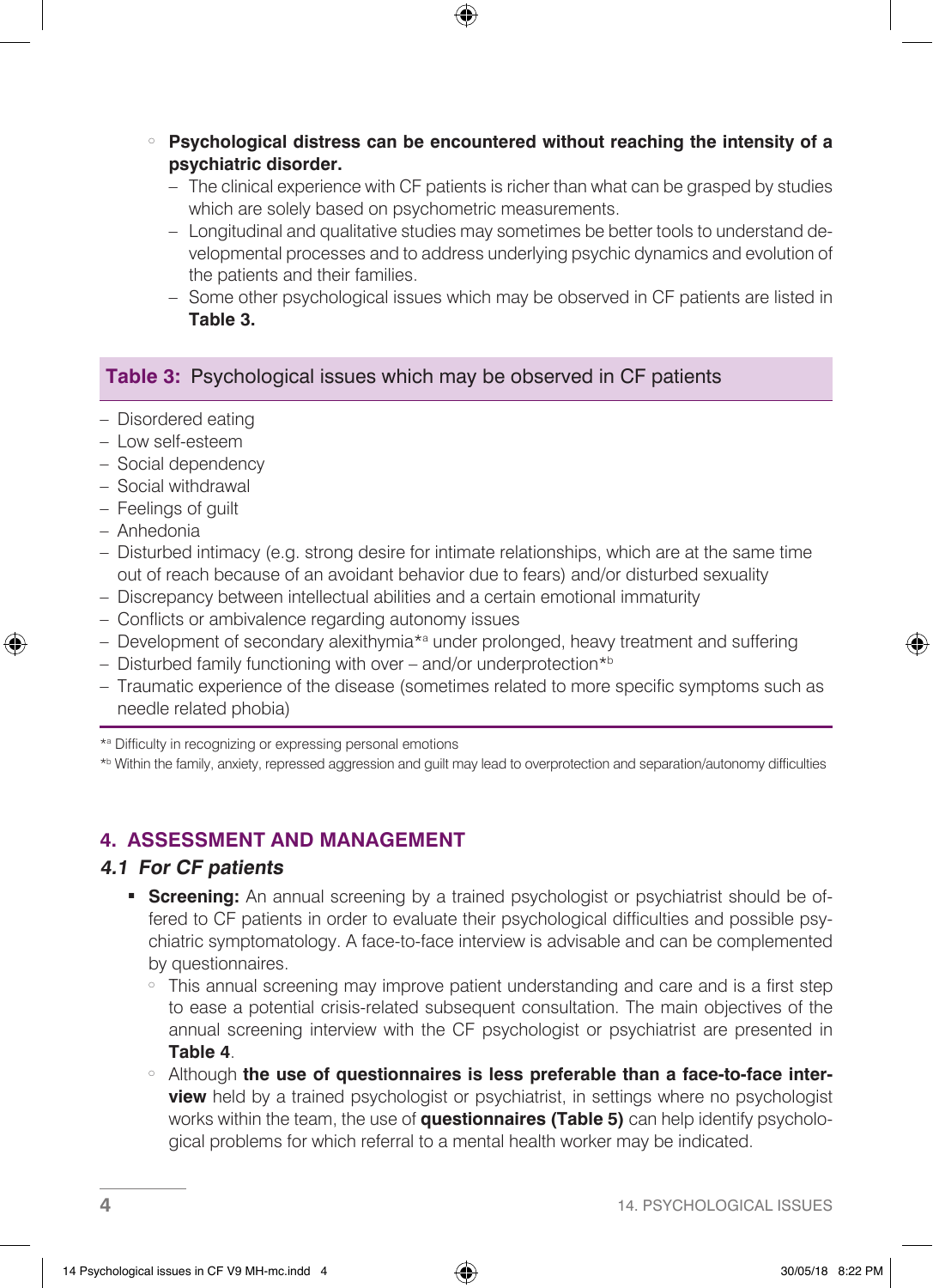- <sup>s</sup> Patients with psychiatric symptoms should be offered **appropriate psychological treatment and follow-up**. If necessary, medication should be introduced by a psychiatrist **(see section 5)**.
- **Interventions during life events:** In addition to the annual screening, whenever the physician perceives psychological vulnerability in a CF patient, psychological support should be proposed. As previously mentioned, psychological vulnerability may be more evident during life events **(Figure 1, Table 2)**.
- **Transition from pediatric to adult care:** the psychologist should be integrated as soon as possible in the process especially in complex situations. A common meeting with the child's psychiatrist/psychologist in the pediatric ward or at least a first meeting soon after transition is recommended.
- **Example 2 Followian Parenthood (see also Chapter "Fertility and pregnancy"):** 
	- The majority of male CF patients (95%) are infertile. Information about infertility has often a strong psychological impact; if assisted reproduction is too expensive, patients may have to renounce biological fatherhood.
	- For females, increased attention for psychological vulnerability is crucial during the antenatal and postnatal periods; complications during pregnancy may lead to psychological suffering and adjustment difficulties with the newborn.
	- Fear of a premature death, before the child has grown up, is common.
- <sup>j</sup> **Transition to transplantation (see also Chapter "Transplantation"):** 
	- A psychiatric assessment by an expert is part of the pre-transplantation evaluation, in order to assess the patient's psychiatric suitability for transplantation.
	- Psychological support may be necessary and should be systematically offered in this context, since every step in the transplantation process is associated with psychological challenges **(Table 6).**
	- **Transition to palliative care**: psychological support should be offered for the patients, but also family and friends, before and after the patient dies **(see also Chapter, "Palliative and end-of-life care")**.

## **Table 4:** Main objectives of the annual screening interview with the CF psychologist or psychiatrist

It helps explore and assess :

- Mental health
- Quality of life
- Potential risk factors for psychological vulnerability
- Resources of the patient
- His/her representations of illness and treatment
- Experiences regarding treatment (including adherence problems, relationship with health care professionals)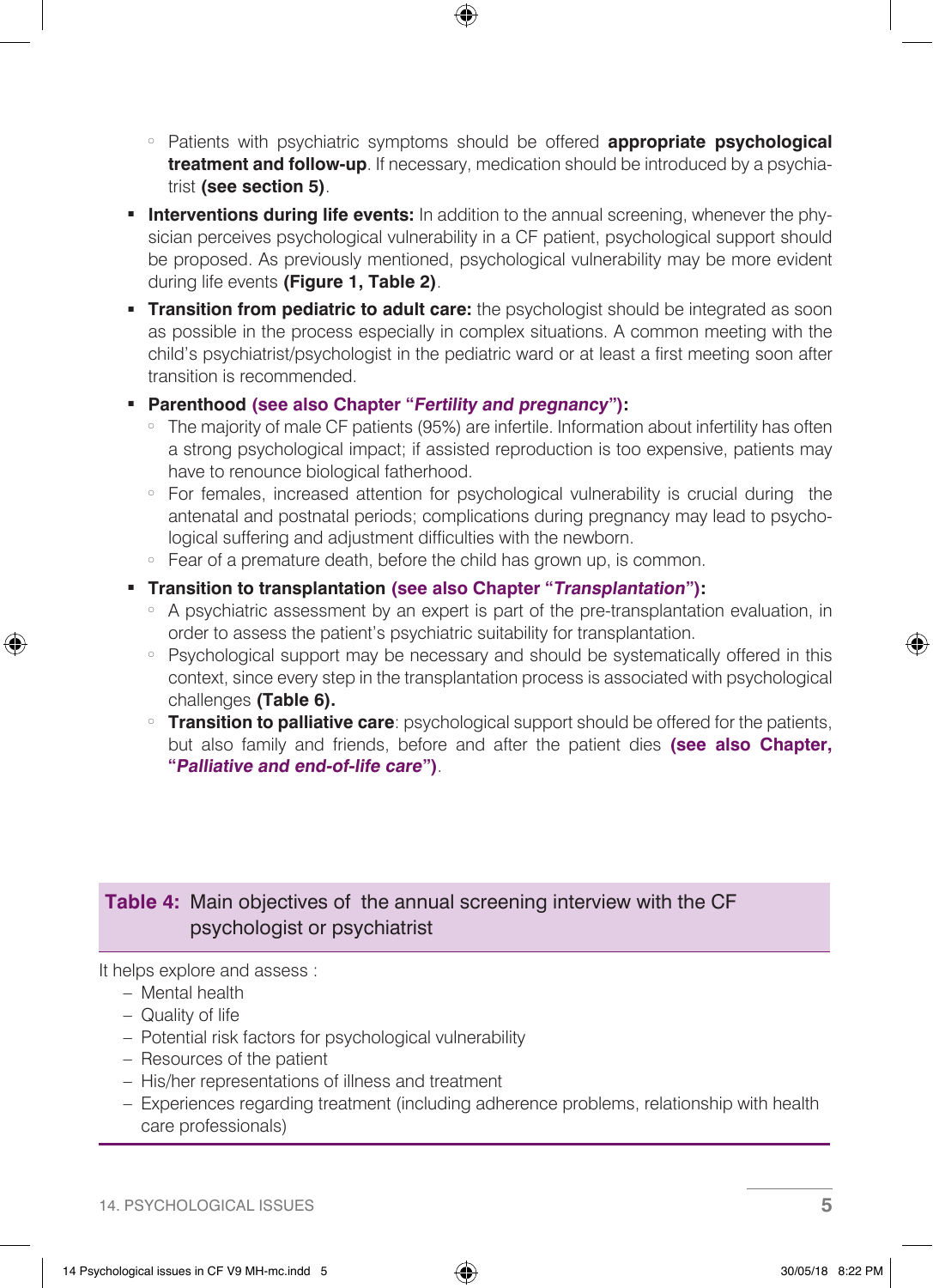# **Table 5:** Questionnaires used in CF

| Target                            | Questionnaire                           | Available at / Reference                                                              |  |
|-----------------------------------|-----------------------------------------|---------------------------------------------------------------------------------------|--|
| Anxiety/<br>Depression            | $PHQ-2 / PHQ-9*1.2$                     | www.phqscreeners.com/                                                                 |  |
|                                   | GAD-2 / GAD-7 <sup>*1,2</sup>           | www.phqscreeners.com/                                                                 |  |
|                                   | $HADS**1, 2$                            | http://opencourses.emu.edu.tr/pluginfile.<br>php/8619/mod_resource/content/1/HADS.pdf |  |
|                                   | $HDRS*1,2$                              | http://dcf.psychiatry.ufl.edu/files/2011/05/<br>HAMILTON-DEPRESSION.pdf               |  |
| Quality of Life                   | CFQoL                                   | In: (Gee L., Abbott, Conway, Etherington, &<br>Webb, 2000)                            |  |
|                                   | $CFAF*1,2$                              | www.psy.miami.edu/cfq QLab/                                                           |  |
| Adherence                         | $MMAS*1,2$                              | In: (Morisky, Ang, Krousel-Wood & Ward, 2008)                                         |  |
| Eating attitudes<br>and Behaviors | <b>CFEAB</b>                            | In: (Randlesome, Bryon, & Evangeli, 2013)                                             |  |
|                                   | Eating Issues & Body<br>Image continuum | www.health.arizona.edu/sites/health/files/<br>continuum2.pdf                          |  |
| Self-esteem                       | Rosenberg Self-esteem<br>Scale $*1,2$   | www.yorku.ca/rokada/psyctest/rosenbrg.pdf                                             |  |

\*1 Available in French

\*2 Available in German

## **Table 6:** Psychological challenges during the transplantation process

| Time point                   | <b>Examples of psychological challenges</b>                                                                                            |  |
|------------------------------|----------------------------------------------------------------------------------------------------------------------------------------|--|
| Referral for transplantation | Understanding the acuteness of illness and coping with the<br>possibility of death                                                     |  |
| Waiting period               | Fear of dying before an organ is available<br>Guilt of wishing someone to die in order to receive an organ                             |  |
| Post-transplant phase        | Integration of someone else's organ<br>Facing a future which was not expected<br>Disillusions regarding a completely symptom-free life |  |

#### **4.2. For parents and siblings**

**-** Research indicates that parents of children and teenagers with CF show elevated rates of anxiety and depression. This probably applies to parents of adult patients and siblings as well. Therefore, special attention should be paid to the parents and siblings. If necessary, the psychologist should be able to refer them for appropriate mental health care.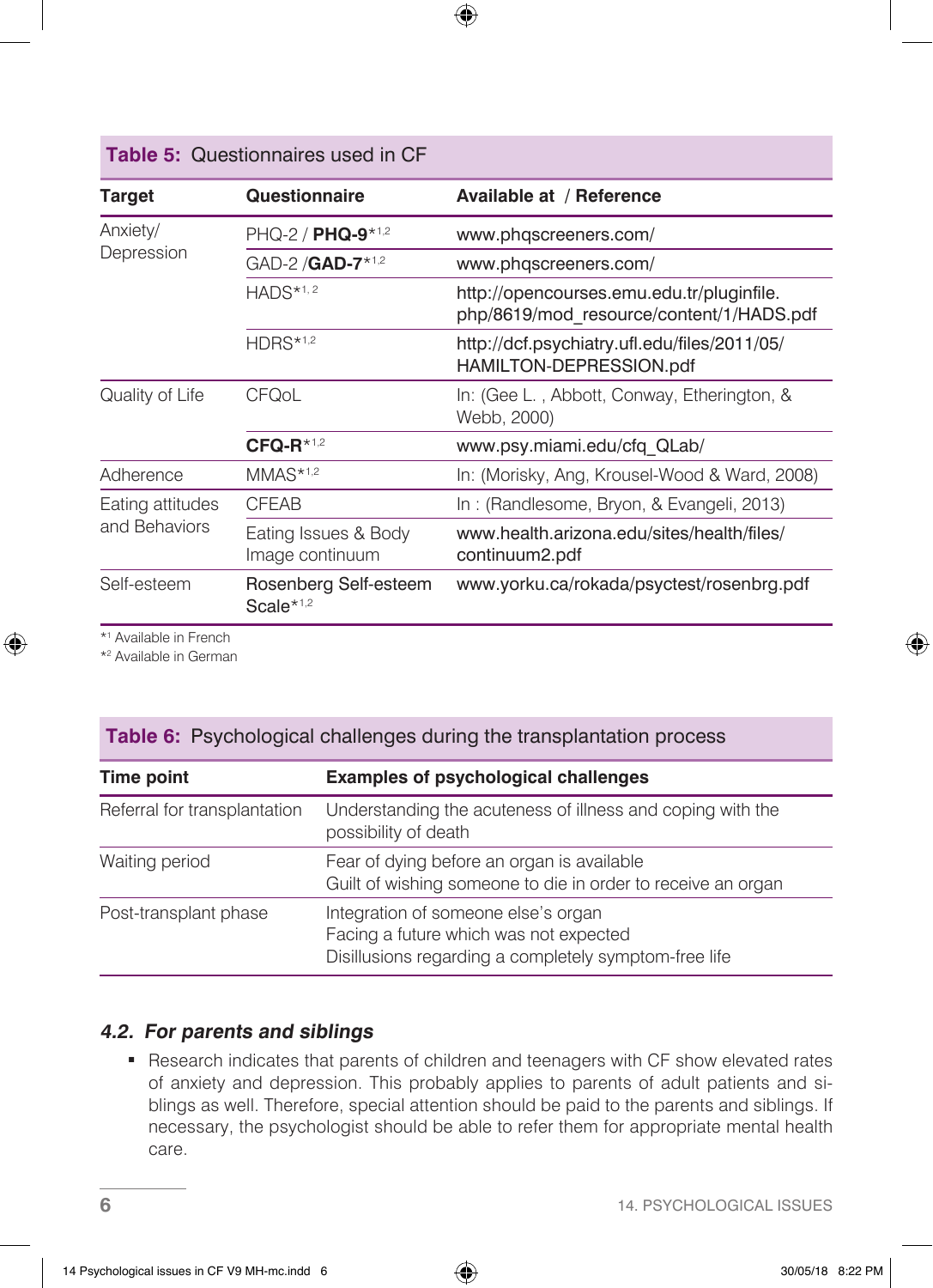#### **4.3. For the CF team**

- The importance of an integrated disease management approach for CF patients is now well established. In line with this concept, CF teams should **include a trained psychologist/psychiatrist, offering direct consultations for the patients as well as advice to the other team members regarding the psychological understanding of patients (consultation and liaison activity).**
- Considering the psychological impact of working with CF patients, especially in pretransplant periods or palliative care, **team supervision** by a psychologist/psychiatrist should be offered.
- **Example 1** Issues such as potential negative feelings or conflicts with patients are also part of what can be formally or informally discussed with a psychologist.
- The mental health care worker can provide advice regarding important issues such as adherence. **Table 6** presents examples of coping strategies that may be offered to the CF team in regard to adherence problems.

## **Table 6:** Examples of coping strategies for adherence issues (for physicians and CF nurses)

#### **Prevention and management:**

- Address the issue of adherence early, if necessary as soon as the transition begins.
- Talk about it in an open and non-judgmental way, without taboo. Make sure the patient understands the treatment. Avoid using medical jargon.
- Explore reasons for non-adherence with respectful curiosity, and not on the premise that it is due to some defective reasoning of the patient (such as irrational fears or lack of understanding of the severity of the disease)
- Explain that this is a common issue, and that some degree of forgetting or nonadherence is normal.
- Explore patient perception of his/her treatment (is it useful or not?).
- Always be open about the consequences of non-adherence but better make compromises than lose the communication with the patient.
- Set realistic goals. Try to establish an oral contract/agreement the patient feels comfortable with. If necessary, put it on paper in order to make it clear for both patient and health professionals.
- Try to empower the patient and help him/her face his/her responsibilities.
- Address the issue of alternative treatments often used by patients.

#### **Work in collaboration with:**

- **The caregivers,** to explore whether the patient can benefit from a supportive group such as family or friends.
- **The mental health worker,** in order to detect psychological suffering or mental health issues related to non-compliance. The psychologist can also provide the patient with specific tools or therapy (e.g. motivational interviewing).
- **The social worker,** in order to explore the social or financial issues possibly related to non-adherence.
- **The physiotherapist,** to set treatment goals.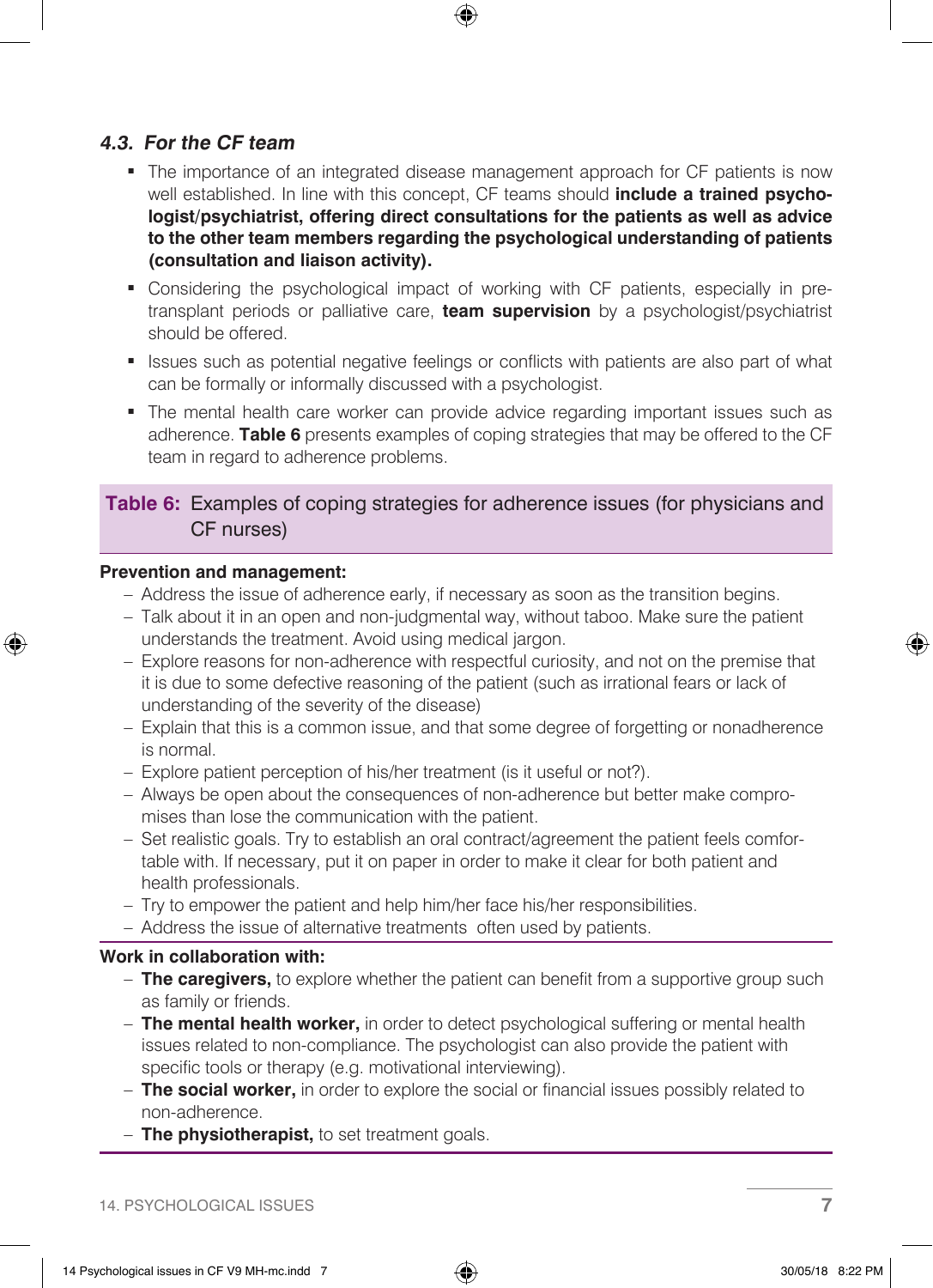| <b>Classes</b>         |                                                               | <b>Pharmacological considerations</b>                                                                                                                                                                                                                                                                                                                                          | <b>CF-related considerations</b>                                                                                                   |  |
|------------------------|---------------------------------------------------------------|--------------------------------------------------------------------------------------------------------------------------------------------------------------------------------------------------------------------------------------------------------------------------------------------------------------------------------------------------------------------------------|------------------------------------------------------------------------------------------------------------------------------------|--|
| Antidepressants*a      |                                                               |                                                                                                                                                                                                                                                                                                                                                                                |                                                                                                                                    |  |
| $1st$ choice           | Selective serotonin<br>reuptake inhibitors<br>(SSRI)          | - Drug interactions through inhibition of<br>liver P450 enzymes*b<br>- Relative contraindication to use with<br>linezolid<br>$-$ QT prolongation*c                                                                                                                                                                                                                             | - Reported associations with bleeding<br>risk, bone fractures (observational<br>studies)<br>- Weight gain                          |  |
|                        |                                                               | Citalopram: lower probability of drug interactions compared to other SSRI, dose-<br>dependent QT interval prolongation<br>Escitalopram: lower probability of drug interactions compared to other SSRI<br>Fluoxetine: long half-life, strong inhibitor of CYP 2D6<br>Paroxetine: mild anticholinergic side effects<br>Sertraline: diarrhea more frequent compared to other SSRI |                                                                                                                                    |  |
| 2 <sup>nd</sup> choice | Serotonin-<br>norepinephrine<br>reuptake inhibitors<br>(SNRI) | - Administering with food may reduce nau- - Anticholinergic side effects (indirect<br>sea without influencing absorption                                                                                                                                                                                                                                                       | decrease of the parasympathetic tone)<br>- Reported associations with bleeding<br>risk, bone fractures (observational<br>studies)  |  |
|                        |                                                               | Duloxetine: inhibitor of CYP2D6*a<br>Venlafaxine: QT prolongation*b, possible increase in diastolic blood pressure and/or<br>heart rate                                                                                                                                                                                                                                        |                                                                                                                                    |  |
| 3rd choice             | clic antidepressants                                          | <b>Tricyclic and tetracy-</b> - Sedative properties (blockage of hista-<br>mine receptors).<br>- Lethal potential of overdosing (SSRI,<br>SNRI are considered safer in this regard)<br>- Drug interactions as substrates of P450<br>enzymes*b                                                                                                                                  | - Anticholinergic symptoms (higher rates<br>compared to SSRI, SNRI)<br>- Cardiovascular screening before treat-<br>ment initiation |  |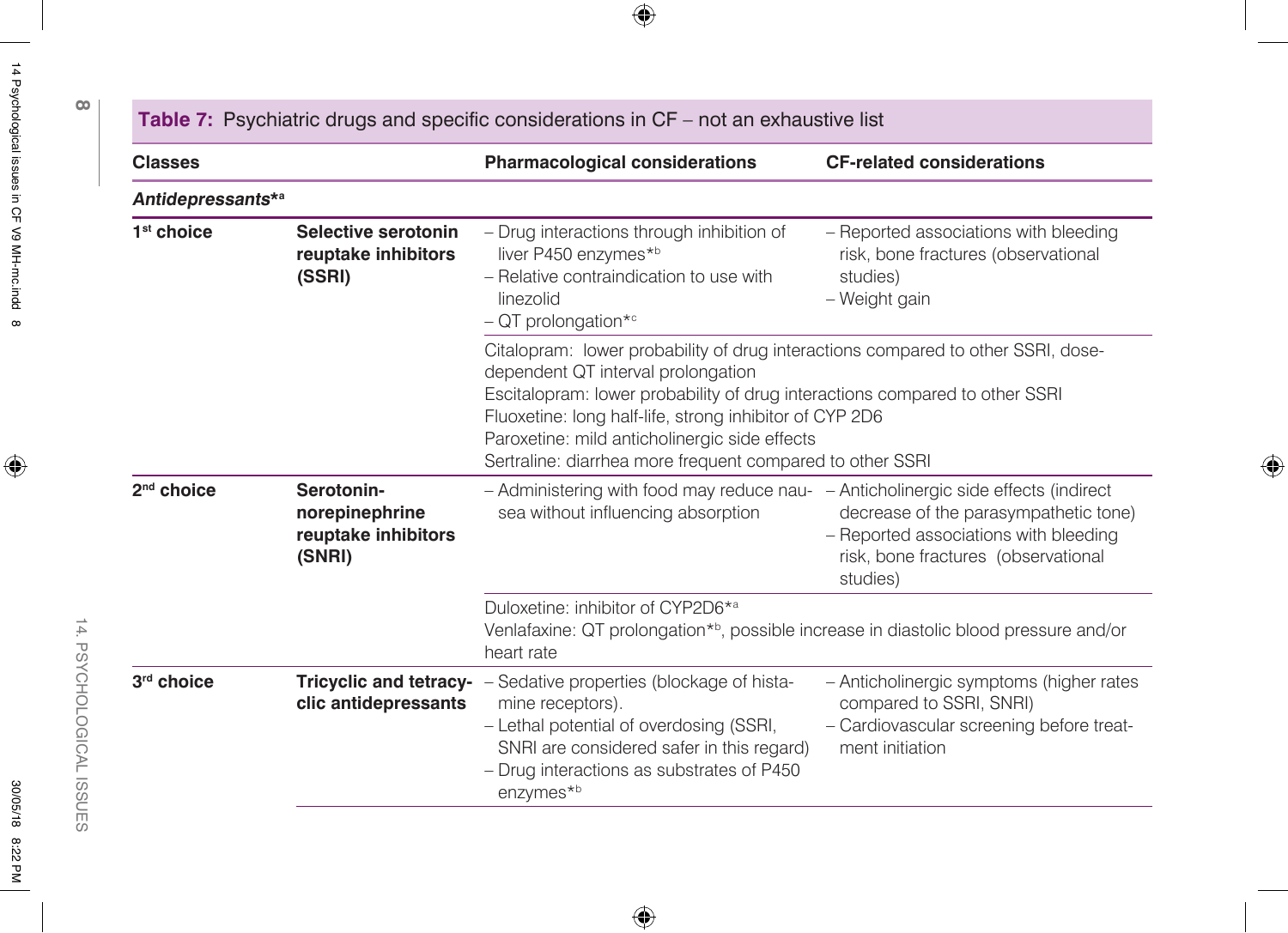|                                          | <b>Monamine oxidase</b><br><b>inhibitors</b>                                                                                                       | Not considered first-line antidepressants<br>(need of dietary restrictions, many drug<br>interactions and side-effects)                                                                                                                                                                                                                                                                                                                                                                                                        | - Not considered first-line antidepres-<br>sants (need of dietary restrictions, many<br>drug interactions and side-effects)<br>- Anticholinergic symptoms |
|------------------------------------------|----------------------------------------------------------------------------------------------------------------------------------------------------|--------------------------------------------------------------------------------------------------------------------------------------------------------------------------------------------------------------------------------------------------------------------------------------------------------------------------------------------------------------------------------------------------------------------------------------------------------------------------------------------------------------------------------|-----------------------------------------------------------------------------------------------------------------------------------------------------------|
|                                          | <b>Other</b><br>antidepressants                                                                                                                    | Mirtazapine, trazodone: to be considered<br>in case of sleep disorders                                                                                                                                                                                                                                                                                                                                                                                                                                                         | - Anticholinergic symptoms (usually mild)                                                                                                                 |
| <b>Anxiolytics</b>                       | <b>Benzodiazepines</b>                                                                                                                             | - Inhibitors of the CYP3A4 system increase<br>the risk of benzodiazepine toxicity whe-<br>reas inducers of the CYP3A4 system may<br>decrease their effectiveness*a                                                                                                                                                                                                                                                                                                                                                             | Avoid use in patients with respiratory<br>insufficiency                                                                                                   |
|                                          |                                                                                                                                                    | Lorazepam: fewer P450 interactions compared to other benzodiazepines<br>Oxazepam: fewer P450 interactions compared to other benzodiazepines                                                                                                                                                                                                                                                                                                                                                                                    |                                                                                                                                                           |
| <b>Antipsychotics</b>                    |                                                                                                                                                    | Extrapyramidal side effects, QT<br>prolongation*b<br>Potential weight gain and development<br>of a metabolic syndrome                                                                                                                                                                                                                                                                                                                                                                                                          | Anticholinergic symptoms                                                                                                                                  |
| <b>CNS</b> stimulants                    |                                                                                                                                                    |                                                                                                                                                                                                                                                                                                                                                                                                                                                                                                                                | Dry mouth, decreased appetite and<br>weight loss<br>Cardiovascular side effects                                                                           |
| charite.de/supercyp/index.php?site=home. | on depression and 4-8 weeks for the effect on anxiety disorders.<br>*c Examples of QT prolonging agents: azole antifungals, macrolides, quinolones | *ª SSRI, SNRI and tricyclics have also demonstrated their efficacy for anxiety disorders. SSRIs (especially sertraline and escitalopram) are the first-line agents for the<br>long term treatment of anxiety disorders whereas benzodiazepines are used mostly to manage acute symptoms. There is a delay of 1-6 weeks for the effect of SSRIs<br>* <sup>b</sup> Details on inhibitors, inducers and substrates of P450 enzymes can be found in http://medicine.iupui.edu/clinpharm/ddis/main-table and http://bioinformatics. |                                                                                                                                                           |
|                                          |                                                                                                                                                    |                                                                                                                                                                                                                                                                                                                                                                                                                                                                                                                                |                                                                                                                                                           |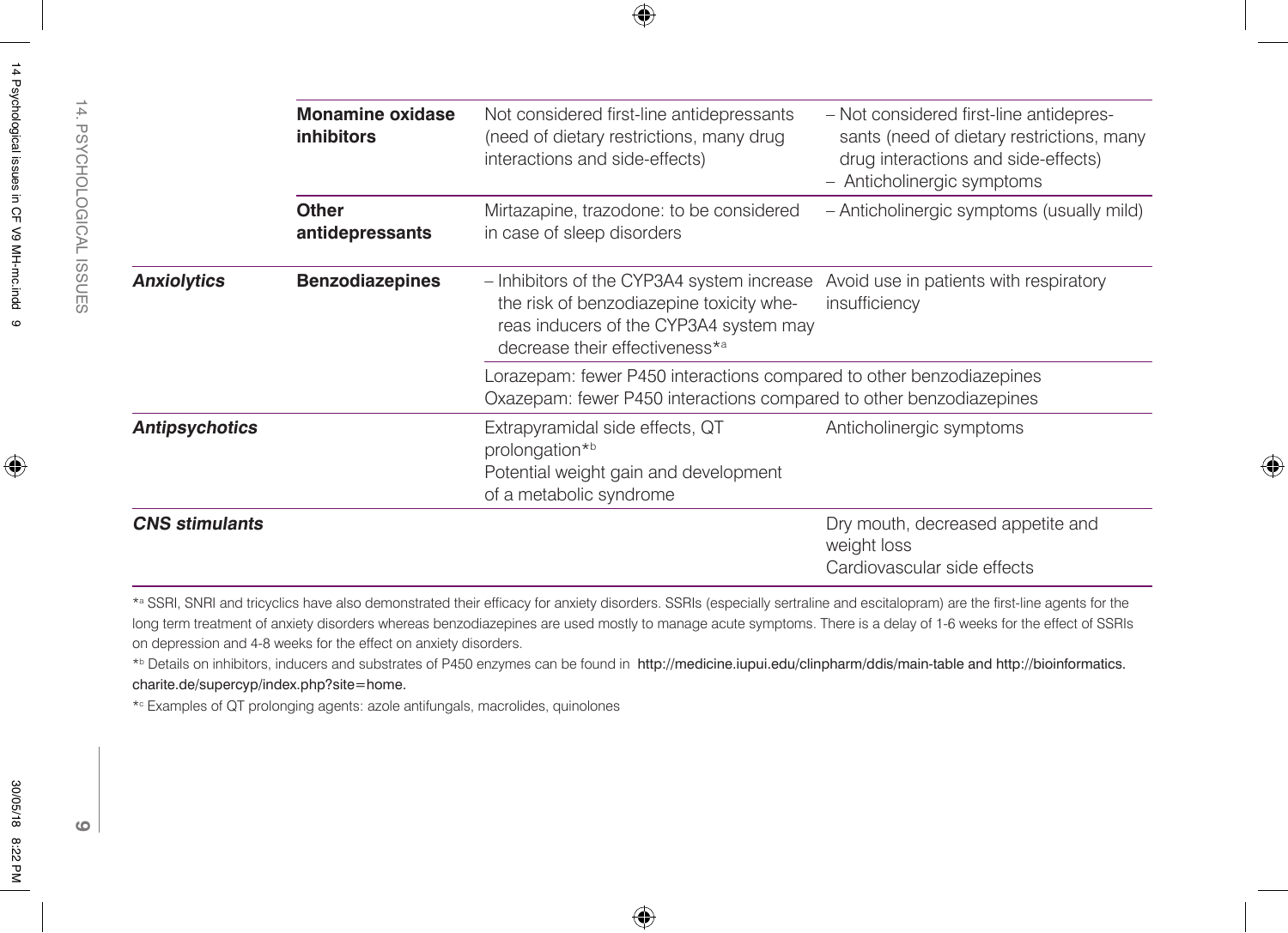## **5. PHARMACOTHERAPY**

- Introduction of an antidepressant drug should be discussed with the CF team and the psychologist/psychiatrist.
- Most adverse effects are dose dependent, some are transient [e.g. nausea and headaches for Specific Serotonin Reuptake Inhibitors (SSRI)] and others persistent (e.g. anticholinergic effects).
- Therapeutic drug monitoring (TDM) is recommended in case of potential interactions, suspected genetic metabolism anomaly or to document adherence.
- Secondary effects relevant to CF:
	- Many molecules are associated with anticholinergic symptoms (e.g. constipation, dry secretions) at various degrees, and these may be particularly problematic in CF patients.
	- <sup>s</sup> The associations of SSRI (and Serotonin-Norepinephrin Reuptake Inhibitors SNRI) with bleeding risk (notably gastrointestinal bleeding) and bone fractures are based on observational studies and are not unequivocally established.
- CF patients often receive multiple medications:
	- <sup>s</sup> Drug interactions with psychiatric drugs usually concern inhibition or induction of liver P450 metabolism or potentiation of common secondary effects (e.g. QT prolongation).
	- o Of note, the relative contraindication to administer linezolid in patients receiving SSRI due to the risk of serotonin syndrome.

# **6. REFERENCES**

- 1. Abbott J, Morton AM, Musson H, et al. Nutritional status, perceived body image and eating behaviours in adults with cystic fibrosis. Clin Nutr 2007;26:91-9.
- 2. Canoui P, Simon G. [Psychological and social aspects of mucoviscidosis with recommendations for centers of care]. Arch Pediatr 2001;8 Suppl 5:906s-19s.
- 3. Conway S, Balfour-Lynn IM, De Rijcke K, et al. European Cystic Fibrosis Society Standards of Care: Framework for the Cystic Fibrosis Centre. Journal of cystic fibrosis : official journal of the European Cystic Fibrosis Society 2014;13 Suppl 1:S3-22.
- 4. Duff AJ. Depression in cystic fibrosis; Implications of The International Depression/Anxiety Epidemiological Study (TIDES) in cystic fibrosis. Paediatric respiratory reviews 2015;16 Suppl 1:2-5.
- 5. Fidika A, Herle M, Goldbeck L. Symptoms of depression impact the course of lung function in adolescents and adults with cystic fibrosis. BMC Pulm Med 2014;14:205.
- 6. Gee L, Abbott J, Conway SP, Etherington C, Webb AK. Development of a disease specific health related quality of life measure for adults and adolescents with cystic fibrosis. Thorax 2000;55:946-54.
- 7. Mc Hugh R, Mc Feeters D, Boyda D, O'Neill S. Coping styles in adults with cystic fibrosis: implications for emotional and social quality of life. Psychol Health Med 2016;21:102-12.
- 8. Morisky DE, Ang A, Krousel-Wood M, Ward HJ. Predictive validity of a medication adherence measure in an outpatient setting. J Clin Hypertens (Greenwich) 2008;10:348-54.
- 9. Nobili RM, Duff AJ, Ullrich G, et al. Guiding principles on how to manage relevant psychological aspects within a CF team: interdisciplinary approaches. Journal of cystic fibrosis : official journal of the European Cystic Fibrosis Society 2011;10 Suppl 2:S45-52.